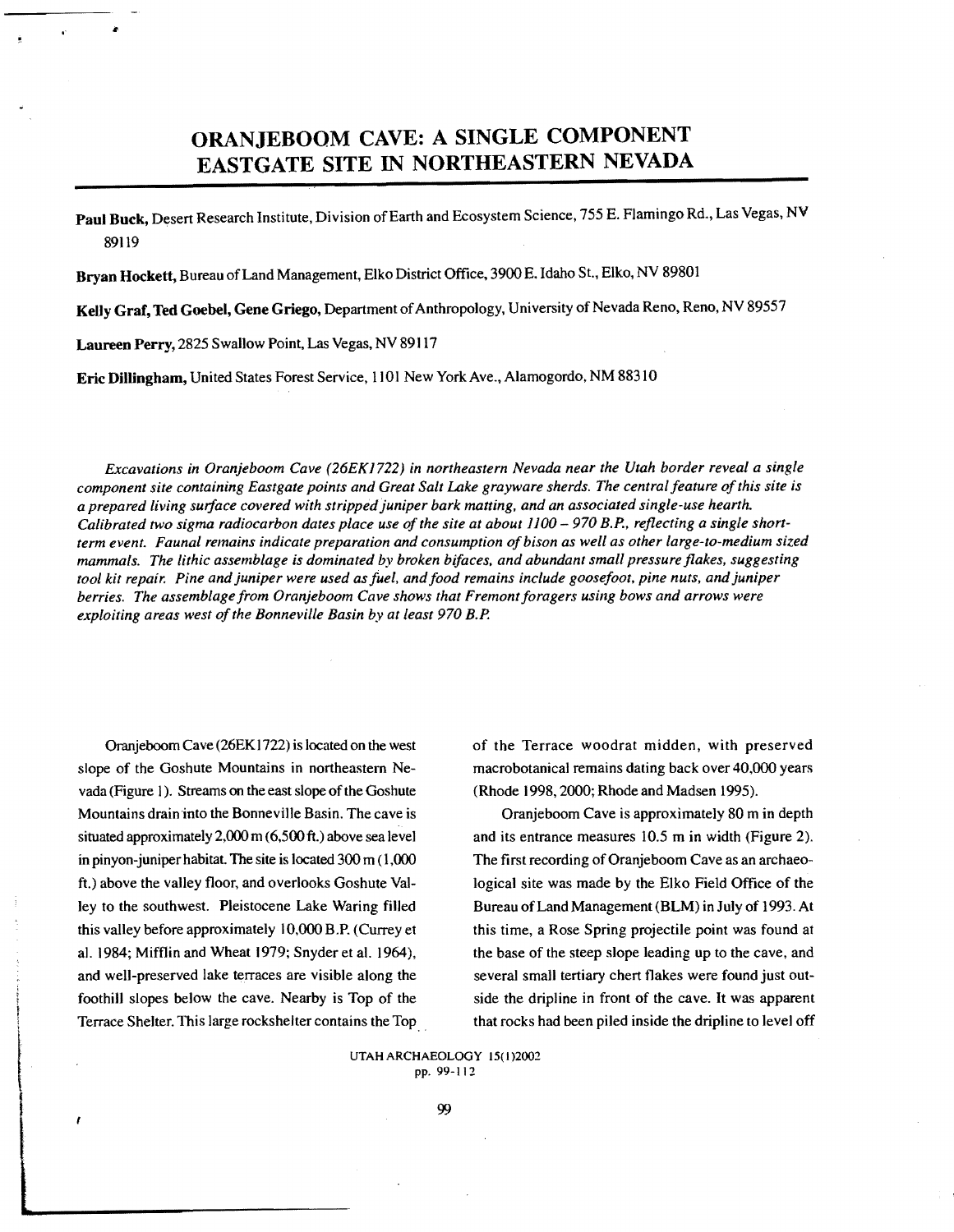*UTAH ARCHAEOLOGY 2002* 100

**1** 

**, 2008 (2008)** 



Figure 1. Oranjeboom Cave (26EK 1722) is located on the west slope of the Goshute Mountains in northeastern Nevada. The cave is situated approximately 2,000 m (6,500 ft.) above sea level and located 300 m above the valley floor. The Scorpion Ridge site (not shown) is located on the outskirts of Elko, Nevada.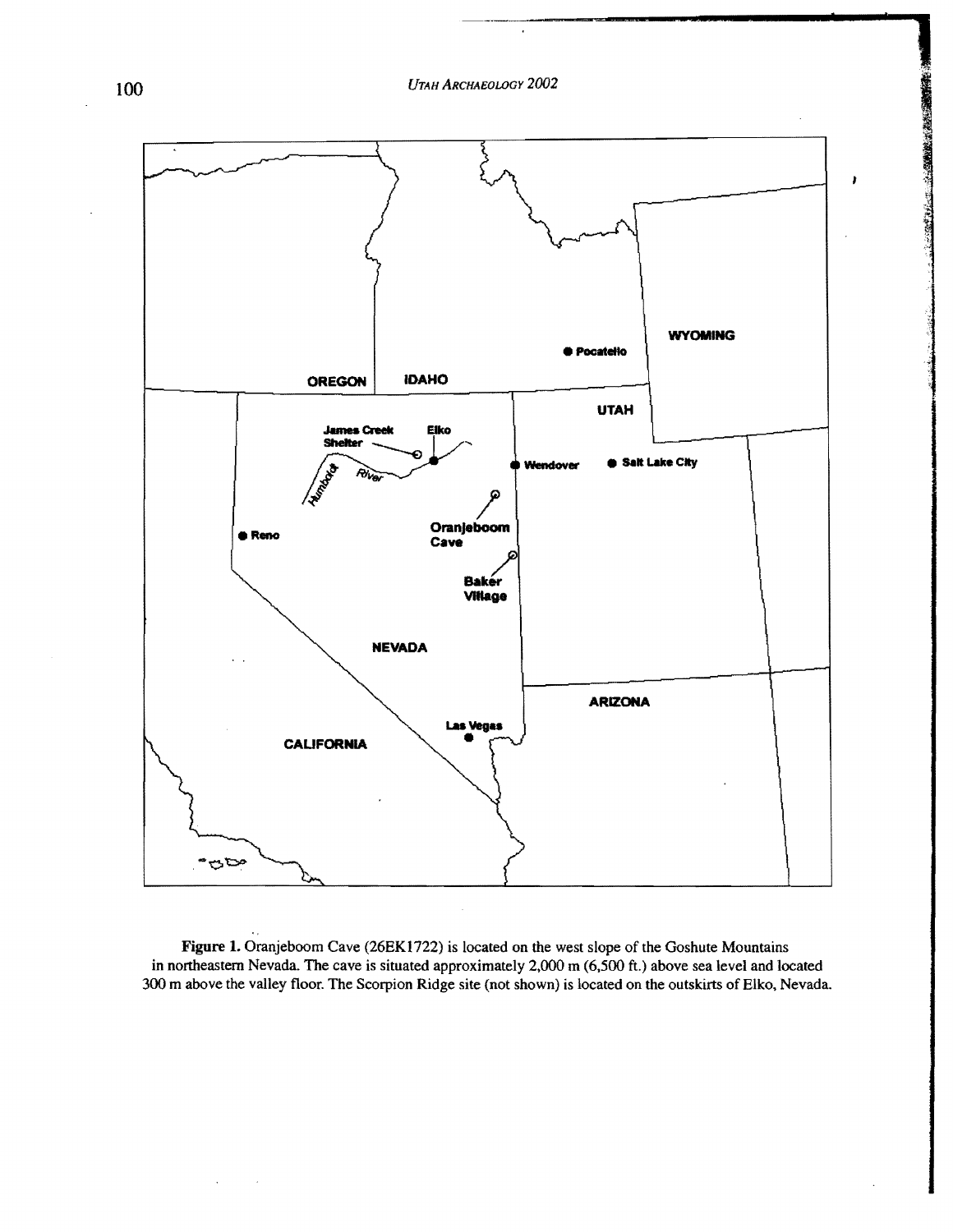a portion of the steeply-sloped cave surface, but the age and nature of this feature were unknown then.

Oranjeboom Cave was test-excavated in 1998 as part of ajoint project between the Desert Research Institute (DRI) and BLM. A grid was established using the letter-number system (Figure 3), and three units were excavated and screened with 1/8" mesh. One unit was placed on the steep slope near the dripline of the cave (Unit H10). It produced a few small tertiary chert flakes similar to those found on the surface in 1993. Another unit was placed deeper in the cave (Unit 0012). No artifacts were recovered, but a scant faunal assemblage was retrieved.

A third unit was placed near one edge of the leveled-off section inside the dripline of the cave (Unit AA10). This unit produced two Eastgate projectile points, hundreds of white chert flakes, arrow cane (or reed, *Phragmites* sp.) fragments that likely represents pieces of broken arrow shafts, grayware ceramic sherds, and burned and unburned large mammal bone fragments in association with a matting of stripped juniper bark, burned vegetation, and large chunks of charcoal measuring no more than 10 to 20 cm in thickness. During the Fall of 1998 charcoal recovered from this feature was sent for radiocarbon dating. This sample returned an uncalibrated, conventional <sup>14</sup>C date of  $1660 \pm 50$  B.P. (Table I).

i .

The BLM and DRI returned in 1999 to fully excavate the living floor in collaboration with Ted Goebel, then of the University of Nevada, Las Vegas. The majority of artifacts recovered from the living floor came from a roughly 4 x 3 m area in the artificially-leveled zone just inside the dripline of the cave. Concentrations of bones, ceramic sherds from a single Great Salt Lake jar, and lithic debitage varied in density within this  $12 \text{ m}^2$ zone. Barring clean-out of earlier occupations, Oranjeboom Cave appears to have served primarily as a short-term camp during Late Archaic times. The four conventional  $^{14}C$  ages (Table 1) range from about  $1100$ B.P. to almost 1700 B.P., although the oldest dates may  $\theta$  unreliable (see discussion below).

The living floor consisted mainly of stripped juniper bark matting. An unprepared hearth was built some-

where near the center of the feature. Much of the juniper bark had burned, probably smoldering for some time after the occupants left the cave. The living floor lay exposed for a relatively brief period until sedimentation and the movement of animals in and out of the cave covered its contents. Approximately 10 to 15 cm of very loose silts, rockfall, and degraded ow) pellets and their associated faunal remains covered the top of the feature. The contents of this upper, culturally sterile stratum were similar to paleoecological faunal assemblages recovered in other parts of the Great Basin (e.g., Hockett 2000), and are not discussed here. The following sections of the paper describe the stratigraphy and dating as well as the chipped stone tools, debitage, perishables, ceramics, and faunal remains recovered from the living floor. Following these analyses is a discussion of the significance of Oranjeboom Cave in a regional context.

#### **STRATIGRAPHYAND DATING**

The excavated stratigraphic profile at Oranjeboom Cave consists of about 35 cm of loose sediment (Figure) 4). Layer I, at the top of the profile, is a moderately compact stratum of woodrat dung pellets, reaching about 20 to 30 cm in thickness. Layers 2a and 2b are deposits of ash. Specifically, layer 2a is a lens of white ash with abundant charcoal; we interpret this as an unlined hearth feature. Layer 2b is a gray ash with little charcoal. This stratum. which becomes less ashy further from the hearth feature, contains a distinct bed of unburned juniper bark as well as the majority of the cave's cultural remains. The ashy matrix of layer 2b could be the result of at least one episode of hearth cleaning. Layers 3 and 4 are thin deposits of silt; layer 3, situated just beneath the hearth of layer 2, is fire-reddened. Layer 5, finally, is the limestone' bedrock floor of the cave. Stratigraphically, the hearth (layer 2a) and juniper-bark . mat (of layer 2b) appear to be contemporaneous. Together they represent a single human occupation of Oranjeboom Cave.

Four radiocarbon ages were obtained from materi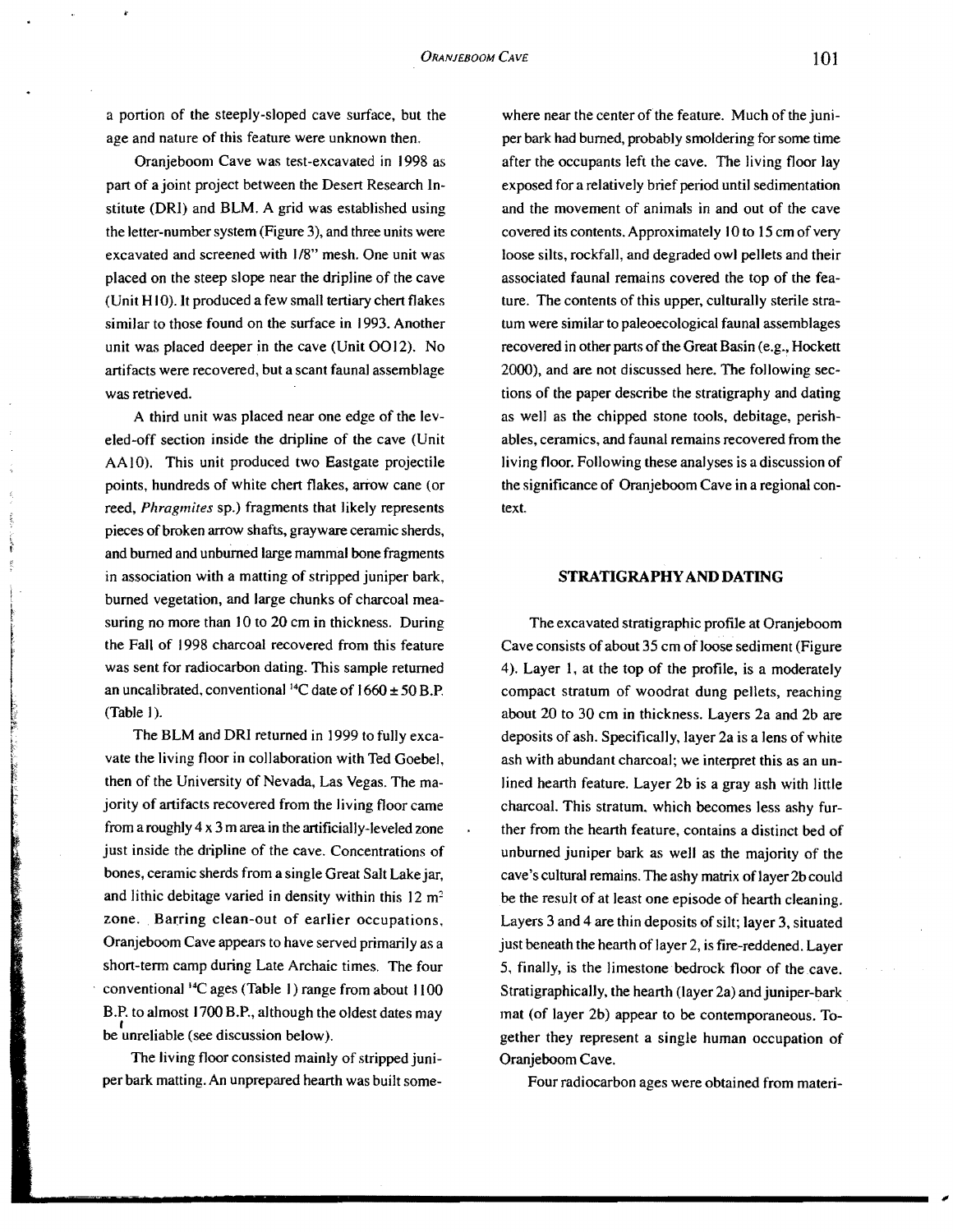

**Figure** 2. Inside Oranjeboom Cave. View A is looking from the excavated area out toward Goshute Valley. The white "X" marks the southwest comer of unit AA9. View B is looking toward the back of the cave. Note the large tree toward the rear.

als collected from layer 2, the cave's cultural deposit. Charcoal and unburned organic material such as matting and twigs were abundant in the deposit. Two large pieces of clean wood charcoal (probably juniper) from the central part of the feature (units AAlO and BBlO) were submitted for mdiocarbon dating to Beta Analytic laboratories. A large handful of the intact cedar bark matting (from unitAAII) was also submitted. Finally, soot from the exterior of one of the GSL grayware sherds (artifact CRNV-11-8055-97) was scraped and submitted for an AMS date.

Results are shown in Table I. The two oldest dates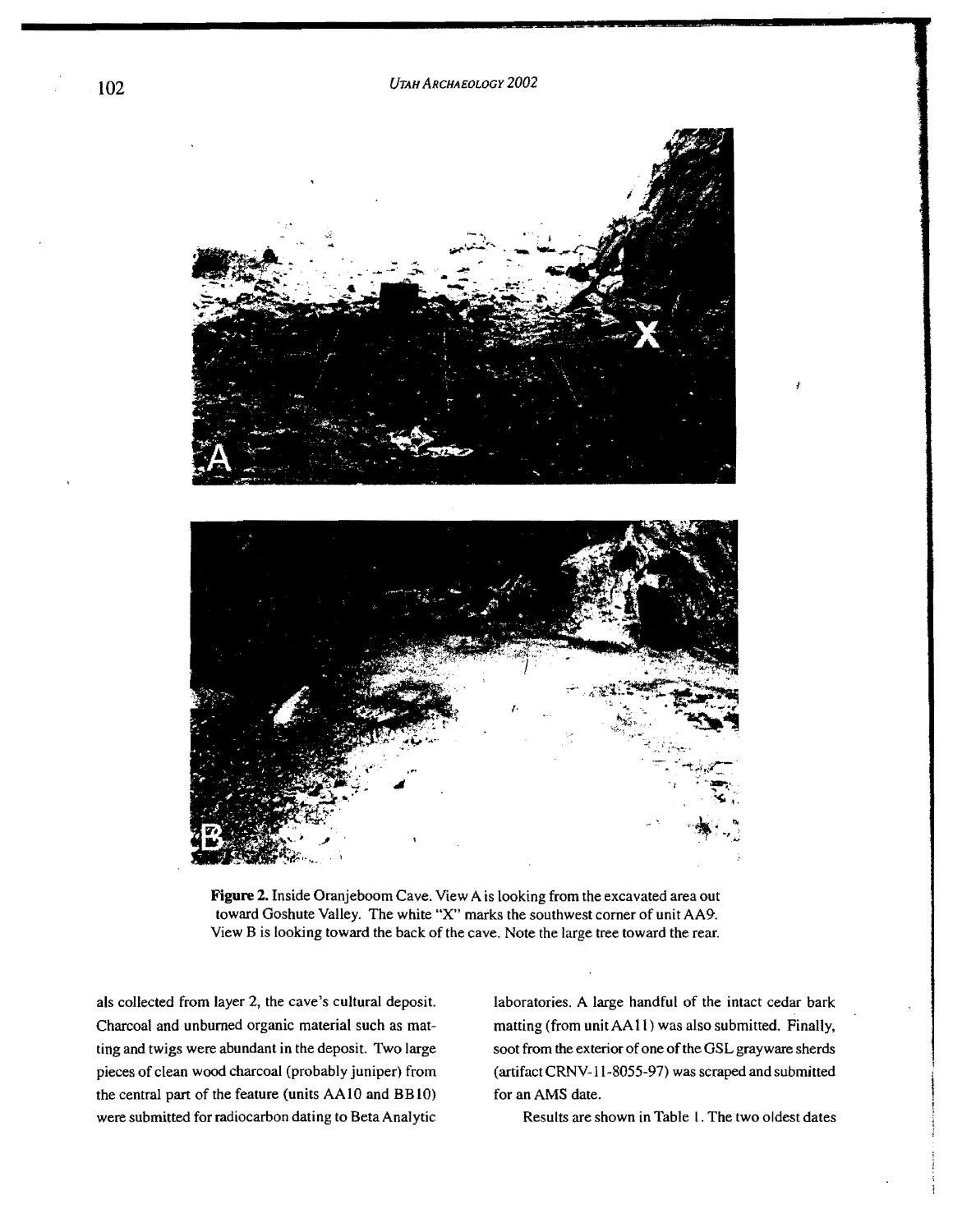| Sample      | Material                  | Provenance                                   | Method      | Measured<br>14C age | Fractionation<br>0/00 | Conventional<br>$H4C$ age | 2-sigma range<br>(method B) | Calendar age** |
|-------------|---------------------------|----------------------------------------------|-------------|---------------------|-----------------------|---------------------------|-----------------------------|----------------|
|             |                           |                                              |             |                     |                       |                           |                             |                |
| Beta-144436 | Soot/charcoal<br>smudging | BB09, level 2                                | <b>AMS</b>  | $1060 \pm 40$       | $-22.8$               | $1100 \pm 40$             | 1078-930 B.P.               | AD 882-1019    |
| Beta-144731 | Juniper bark<br>matting   | AA11, level 2                                | radiometric | $1220 \pm 60$       | $-25.0*$              | $1220 \pm 60$             | 1275-1049 B.P.              | AD 664-977     |
| Beta-144732 | Wood<br>charcoal          | BB10, level 2<br>"inside<br>hearth"          | radiometric | $1440 \pm 60$       | $-25.0*$              | $1440 \pm 60$             | 1422-1262 B.P.              | AD 532-686     |
| Beta-121768 | Wood<br>charcoal          | AA10.<br>Feature 1.<br>Stratum 2.<br>level 1 | radiometric | $1660 \pm 50$       | $-23.2$               | $1690 \pm 50$             | 1713-1509 B.P.              | AD 240-435     |

Table 1. Radiocarbon dates from Oranjeboom Cave.

are on wood charcoal and are considered too ancient. It is likely that old wood was used as fuel for the fire. Many pieces of dead wood are found today in the cave. including most of a large tree trunk that was dragged to the back of the cave (Figure 2b), as well as woody materials deposited by wood rats. We consider the two more recent conventional dates of  $1100 \pm 40$  B.P. and  $1220 \pm 60$  B.P. to be the best estimate of when the cave was occupied. At the 95 percent confidence interval, the two dates overlap slightly (Table I ), and when averaged and calibrated, result in a two sigma range of  $1100$ 970 B.P. Cedar bark, being readily stripped from the exterior of nearby living trees (the bark found in the site was still fresh-looking and -smelling), would not exhibit the "old wood problem" (Schiffer 1982) of charcoal found in the hearth. The soot scraped from the exterior of the burned sherd and dated through AMS may have been charcoal adhering to the outside of the vessel from placement in a hearth or fire, possibly even from somewhere other than Oranjeboom Cave. The most likely calendar age of occupation for the site is therefore  $1100 - 970$ B.P.

## LITHIC ASSEMBLAGE

The Oranjeboom lithic assemblage consists of 1,114 artifacts, including two cores, 1,054 pieces of debitage. and 58 tools. By far the most frequently occurring raw material type is cryptocrystalline silicate (CCS, 97.9 percent), while limestone, basalt, obsidian, and quartzite artifacts are rare (Table 2). Unit AA II had 613 lithic artifacts, more than half the entire assemblage (Figure 3).

The core assemblage at Oranjeboom is small and characterized by one multidirectional flake core and one bipolar core. The multidirectional core is CCS and is less than 50 percent covered with cortex. The bipolar core is also CCS but does not possess cortex. Maximum linear dimensions (Andrefsky 1998) for both cores are 32.4 mm and 33.8 mm, respectively, and core weights are 7.77 g and 3.26 g, respectively. The relatively small size of the Oranjeboom cores, combined with their multiple platforms and fronts, suggest they were discarded at or near the ends of their use lives.

Debitage makes up the majority of artifacts in the lithic assemblage, with 1,054 pieces occurring (Table 2). Approximately 88 percent of debitage consists of retouch chips (i.e., pressure flakes and biface thinning flakes). Among retouch chips. there are 322 (34.8 per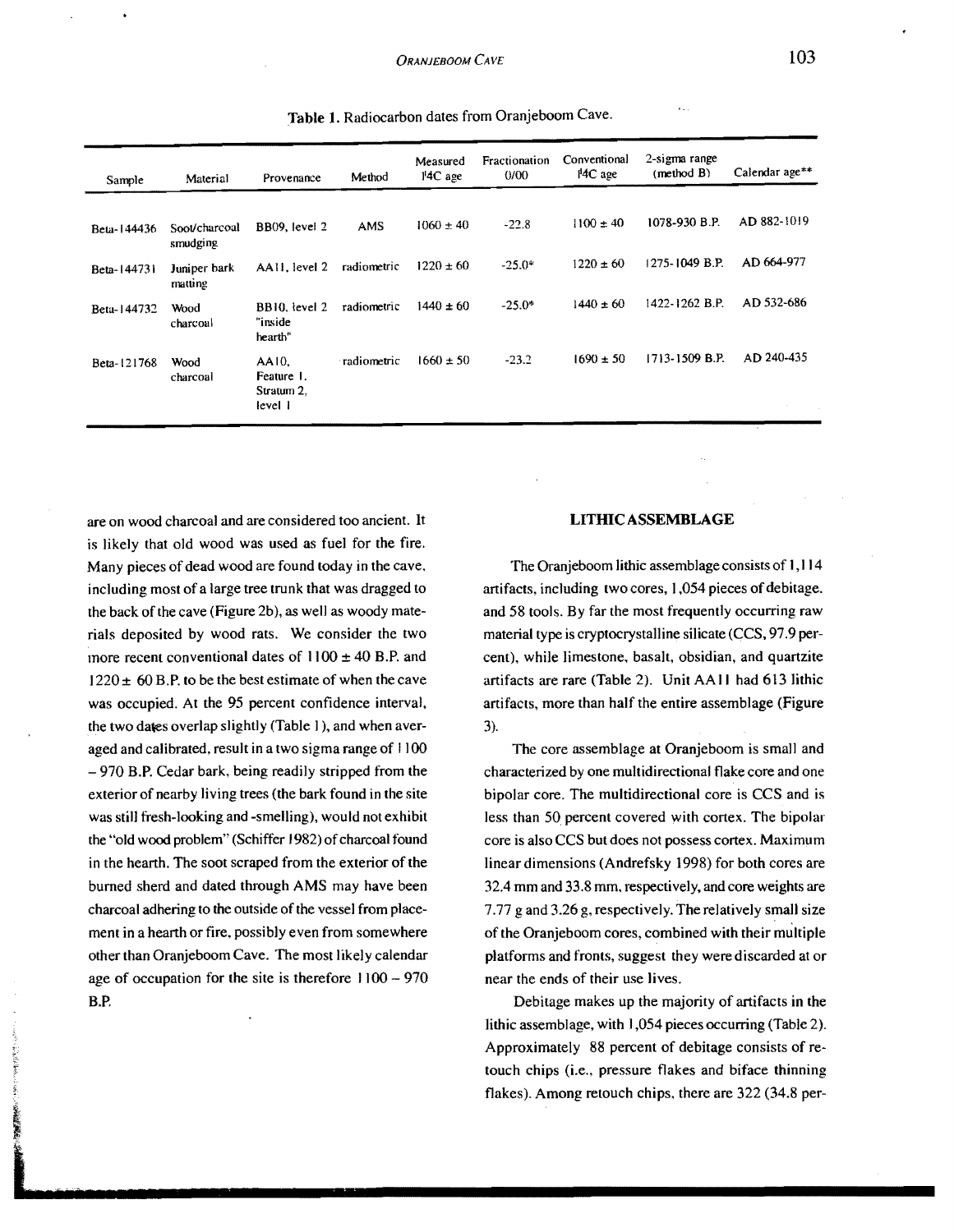|                               | Raw Material types |              |                          |                |                |                         |
|-------------------------------|--------------------|--------------|--------------------------|----------------|----------------|-------------------------|
|                               | Obsidian           | Basalt       | CCS                      | Limestone      | Quartzite      | Total                   |
| Debitage                      | 3                  | 2            | 1,035                    | u              | 3              | 1,054                   |
| Angular Shatter               |                    |              | 13                       | 3              |                | 16                      |
| Cortical Spalls               |                    |              | 16                       | 1              |                | 17                      |
| Cortical Spall Fragments      |                    |              | 8                        | $\mathbf{I}$   |                | 9                       |
| Primary Cortical Spalls       |                    |              | $\mathbf{I}$             |                |                | ŧ                       |
| Secondary Cortical Spalls     |                    |              | 7                        |                |                | 7                       |
| Flakes                        |                    | 1            | 93                       | $\overline{2}$ |                | 96                      |
| Flake Fragments               |                    |              | 45                       | $\overline{2}$ |                | 47                      |
| Flakes                        |                    | $\mathbf{I}$ | 44                       |                |                | 45                      |
| <b>Blade-like Flakes</b>      |                    |              | 4                        |                |                | $\boldsymbol{4}$        |
| Retouch Chips                 | 3                  | $\prime$     | 913                      | 5              | 3              | 925                     |
| <b>Retouch Chip Fragments</b> |                    | 1            | 317                      | 3              | 1              | 322                     |
| Retouch Chips                 |                    |              | 422                      | 2              | $\overline{c}$ | 426                     |
| <b>Biface Thinning Flakes</b> | 3                  |              | 174                      |                |                | 177                     |
| <b>Cores</b>                  |                    |              | 2                        |                |                | 2                       |
| Multidirectional Cores        |                    |              | 1                        |                |                | ı                       |
| <b>Bipolar Cores</b>          |                    |              | ı                        |                |                | 1                       |
| Tools                         |                    | 3            | 55                       |                |                | 58                      |
| <b>Unhafted Bifaces</b>       |                    |              | 43                       |                |                | 43                      |
| <b>Biface Fragments</b>       |                    |              | 40                       |                |                | 40                      |
| Knives                        |                    |              | 2                        |                |                | $\overline{\mathbf{c}}$ |
| Preforms                      |                    |              | $\mathbf{1}$             |                |                | ł                       |
| Hafted Bifaces                |                    |              | $\overline{\mathcal{L}}$ |                |                | 4                       |
| Eastgate Projectile Points    |                    |              | 4                        |                |                | 4                       |
| Unifaces                      |                    |              | 6                        |                |                | 6                       |
| Retouched Flake Fragments     |                    |              | $\mathbf{2}$             |                |                | 2                       |
| Retouched Flakes              |                    |              | 3                        |                |                | 3                       |
| <b>Burins</b>                 |                    |              | I                        |                |                | I                       |
| Groundstones                  |                    | 3            | $\overline{\mathbf{c}}$  |                |                | 5                       |
| Groundstone Fragments         |                    | 3            | 2                        |                |                | 5                       |
| Total                         | 3                  | 5            | 1,092                    | $\mathbf{H}$   | 3              | 1,114                   |

¥

**Table 2.** Lithic assemblage from Oranjeboom Cave.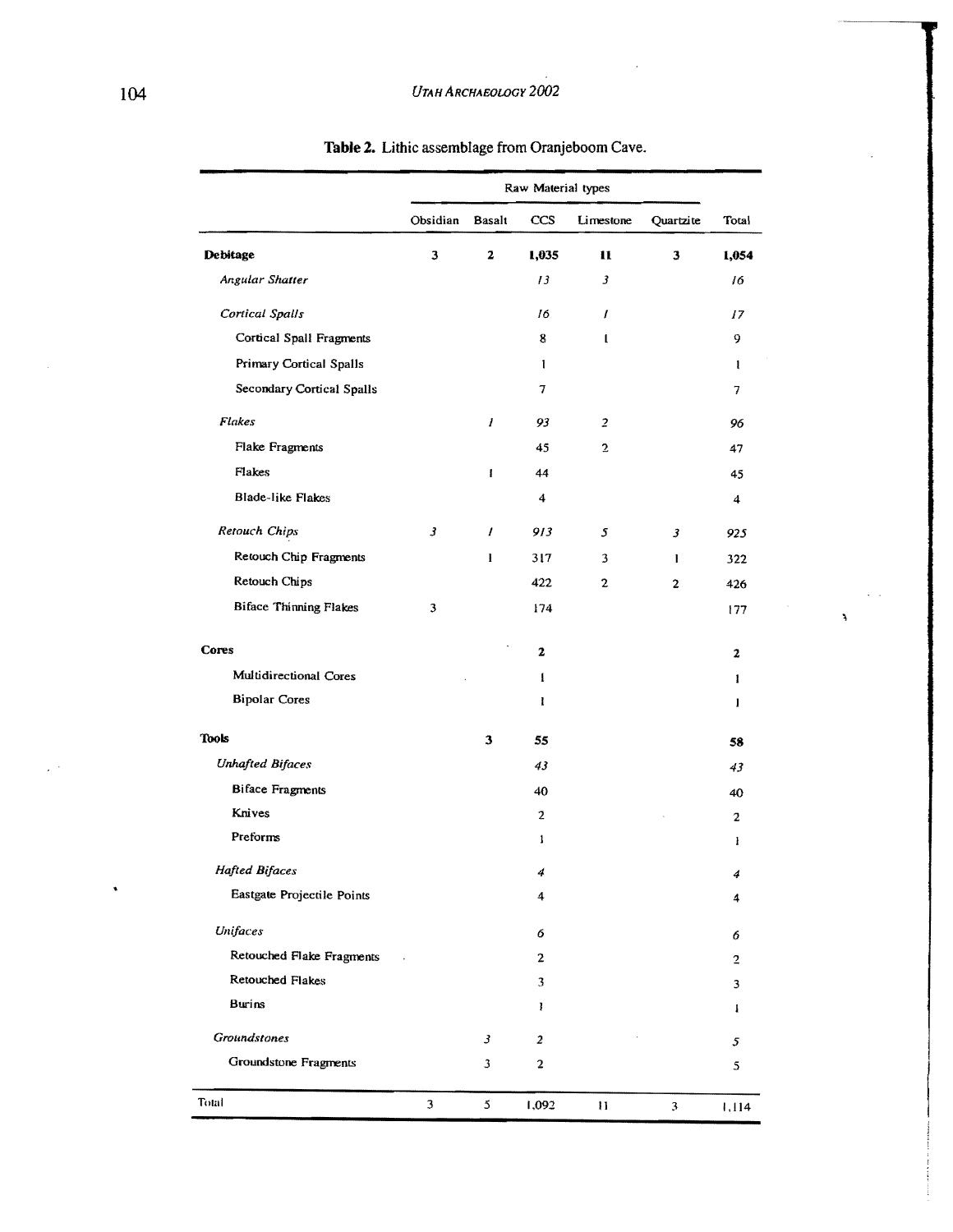

Figure 3. Plan map of cave floor. The oval with the "H" marks the location of the fire hearth. Unit names are shown in the upper part of each square (i.e., AA09).

cent) retouch chip fragments, 426 (46.1 percent) complete retouch chips, and 177 (19.1 percent) biface thinning flakes. When comparing debitage to raw material use (Table 2), it is interesting to note that for each debitage type CCS was utilized more than 80 percent of the time.

The number of dorsal flake scars was analyzed on 1,044 pieces of debitage. Only one piece of debitage exhibits no dorsal flake scars, 5.3 percent possess one dorsal flake scar, 30.1 percent exhibit two dorsal flake scars,43.1 percent possess three dorsal flake scars, and 15.0 percent exhibit four or more dorsal flake scars.

Size value was scored for the debitage pieces possessing platforms. Among 916 pieces of debitage measured, the majority (92 percent) of pieces are smaller than  $1 \text{ cm}^2$ , while 7 percent of the pieces are small  $(1-3)$  $\text{cm}^2$ ), and 1 percent are medium in size (3-5 cm<sup>2</sup>). The abundance of very small flake debitage coupled with the high frequency of flakes with multiple dorsal scars

suggest that the major reduction activity at Oranjeboom Cave was tool maintenance and resharpening.

The Oranjeboom lithic assemblage includes 58 tools. mostly fragmentary. Tools include 47 (81.1 percent) bifaces, six (l0.3 percent) unifaces, and five (8.6 percent) groundstone pieces. Among bifaces, 40 (85.1 percent) are untypable fragments of late stage bifaces, four (8.5 percent) are Eastgate points (Figure 4a-c), two (4.3 percent) are unhafted bifaces, and one (2.1 percent) is a biface preform. The mean width of all bifaces and fragments is 15.1 mm (the length was seldom measured since the fragments are too small). The bifaces and fragments are all made of CCS, dominated by gray, white, and translucent colors.

The Eastgate points include two medial fragments and one lateral-proximal fragment, missing the tip and one lateral margin (Figure 4b). Among the unifaces, one (16.7 percent) is a burin on a flake, two (33.3 percent) are retouched flake fragments, and three (50.0 percent) are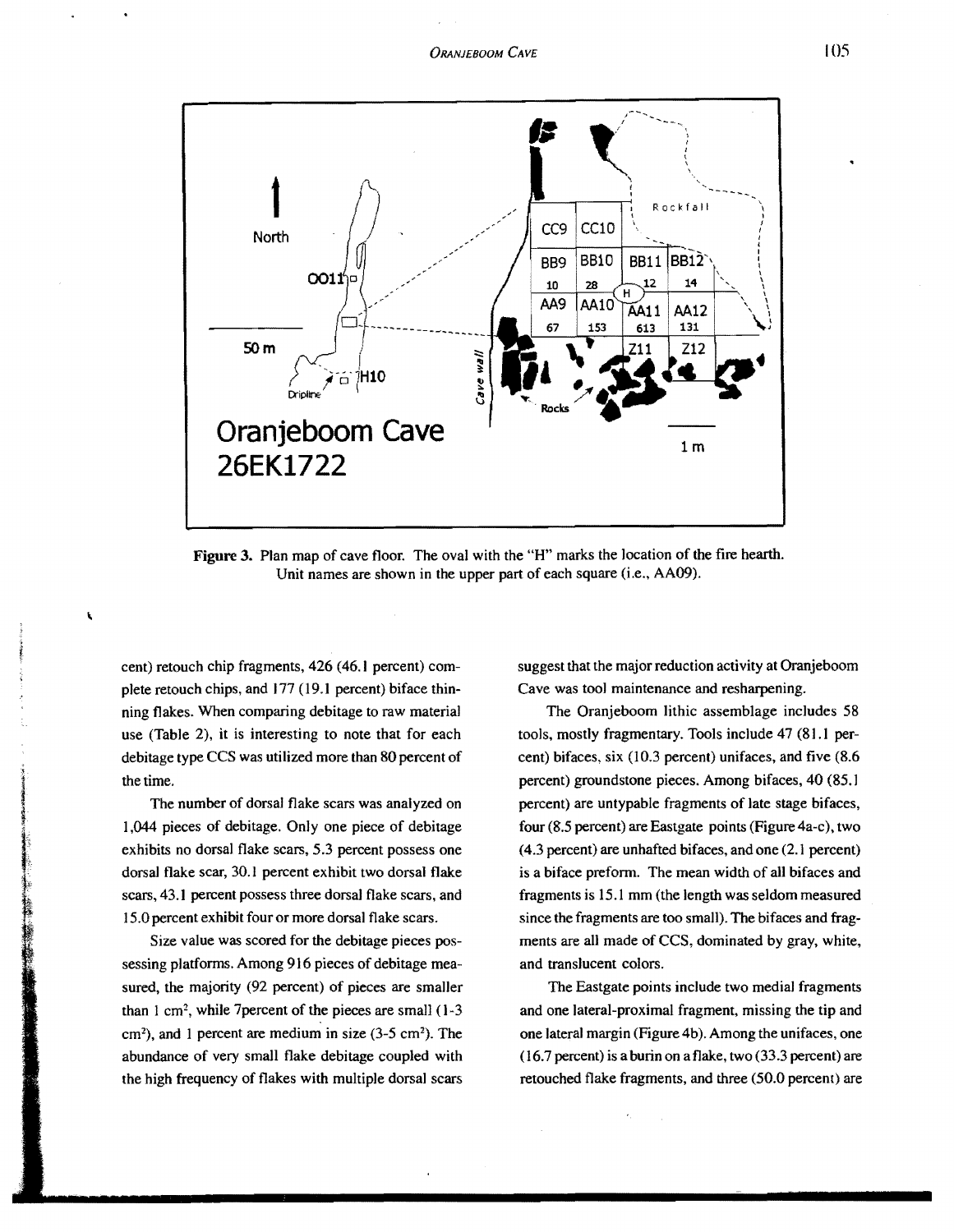

**Figure 4.** Stratigraphic profile of north wall of Unit AA II. Layers 2a and 2b contained most of the artifacts found at Oranjeboom Cave, including the juniper bark matting.

retouched flakes.

The groundstone artifacts are all untypable fragments; they may represent hammerstones or abraders. All of the chipped-stone tools and two of the groundstone fragments were manufactured on CCS, while the remaining three groundstone fragments were manufactured on basalt (Table 2).

# DISCUSSION

The Oranjeboom lithic assemblage consists of 1,114 artifacts. CCS is the most common raw material type; however, basalt, obsidian, limestone, and quartzite are also present. The few cores recovered from the site were reduced intensively, apparently to the point of exhaustion. The debitage assemblage is characterized chiefly by retouch chippage. Very little cortex occurs on the debitage pieces, and the majority are small in size and bear multiple dorsal flake scars. The tool assemblage is dominated by small biface fragments and only four Eastgate points, all made of CCS. The biface fragments could have come from a small number of discarded projectile points. Thus, lithic technological activities appear to have been limited to the production of Eastgate points, biface maintenance, and the expedient manufacture of a few unifaces.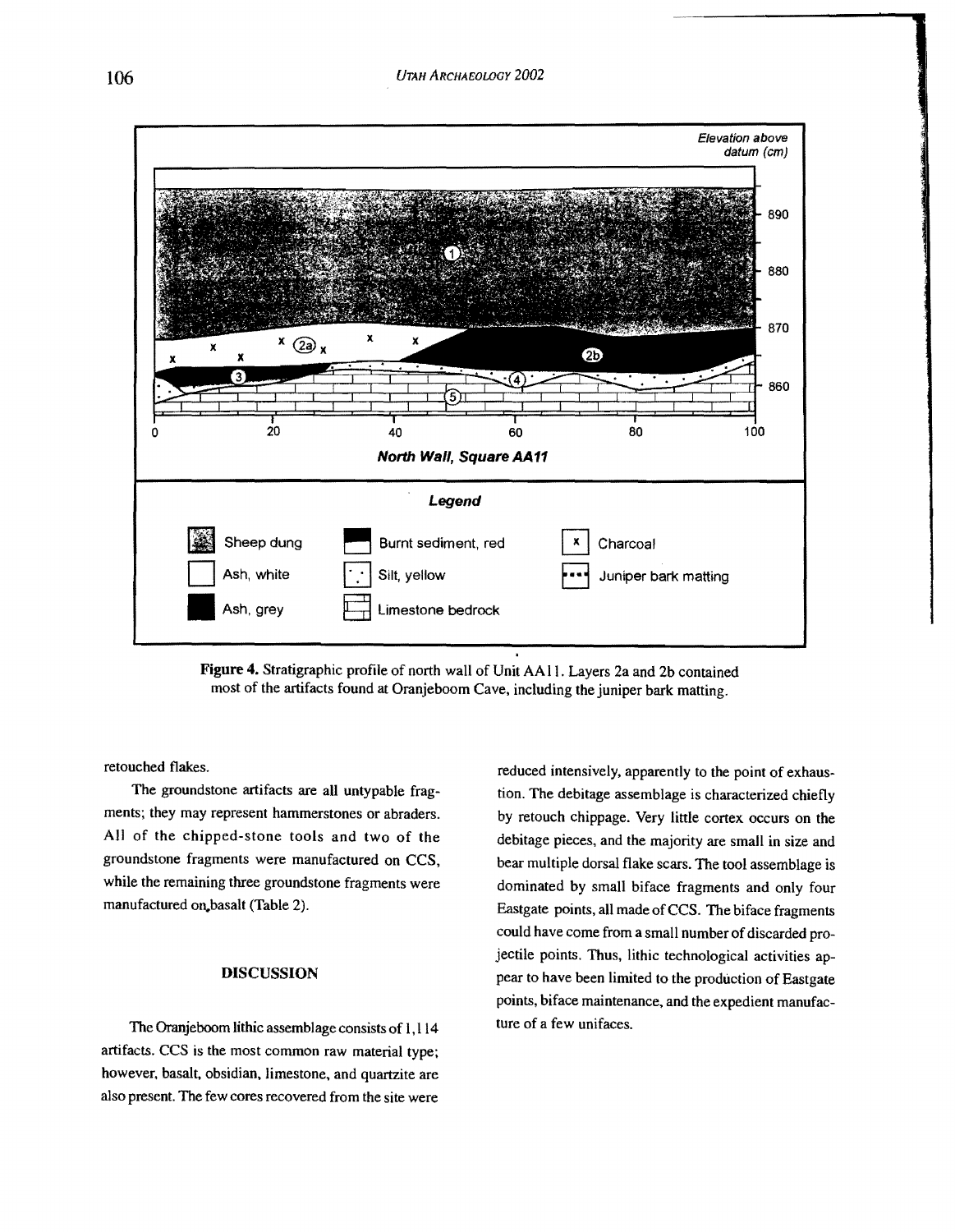

Figure 5. Selected stone tools from Oranjeboom Cave: (a) Eastgate point, ref. no. CRNV 11-8055-130, unit **BB II,**  level 2; (b) Eastgate point, ref. no. CRNVII-8055-33, unit AAIO (SW), stratum 2, level I; (c) Eastgate point, ref. no. CRNVII-8-55-34, unit AAIO, Fea. I, stratum 2, level I; (d) late stage biface, ref. no. CRNVl1-8055-7-1, unit AA09, level 2; (e) late stage biface, ref. no. CRNV11-8055-7-2, unit AA09, level 2.

# CERAMIC ARTIFACTS

**「それは、「大きなのか」と、「大きなのか」という意味をしている。** 

The 24 ceramic sherds in the collection appear to be from a single Great Salt Lake Gray wide-mouthed jar (Madsen 1977). The surface is plain, and the construction method is coil and scrape with very uneven smoothing. Wall widths range from 3.2 to 6.4 mm. The nonplastic inclusions appear to be added as temper since biotite is present in large fragments. The temper consists of abundant frosted quartz with coppery mica. Also present in lesser amounts are black volcanic grains and

other unidentified rock fragments.

One re-fired sherd contains a piece of another sherd, tempered with frosted quartz. besides the above constituents. Another has a streak of fugitive red pigment across the interior surface. Since none of the other sherds exhibit this pigmentation, it may have been applied after breakage. All of the sherds are burnt, most throughout the cross-section, suggesting the burning occurred after breakage. If this is true, then the vessel may not have been used for cooking and the widemouth might suggest storage of dry material, rather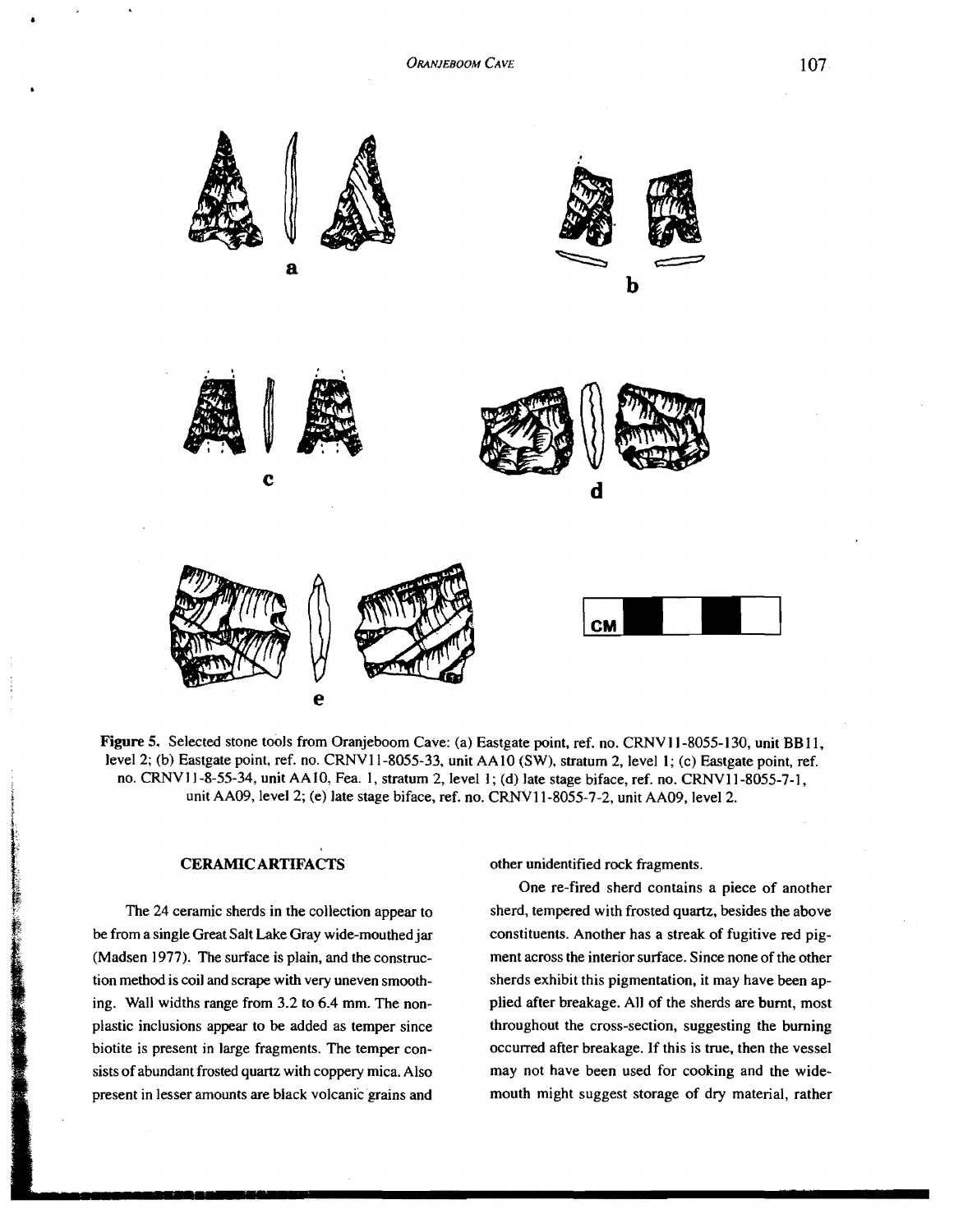| Description             | Reference Number | Provenience                            | Dimensions                               | Comments                                                             |
|-------------------------|------------------|----------------------------------------|------------------------------------------|----------------------------------------------------------------------|
| Twine fragments         | CRNV-11-8055-35  | AA10, Feature 1,<br>Stratum 2. level 1 | $35 \text{ mm} \times 4 \text{ mm}$ dia. | 2 strand S-twist; Z-<br>spun (Emery $1966$ )                         |
| Conical wooden<br>stick | CRNV-11-8055-13  | AA10. Stratum 3.<br>level 1            | $23 \text{ mm} \times 7 \text{ mm}$      | Tapers to a blunt point;<br>rasp-like abrasion on<br>taper; unburned |
| Bone bead               | CRNV-11-8055-82  | BB10, level 2                          | $3.5$ mm x $2.5$ xx dia.                 | Possible bird bone,<br>undecorated                                   |

Table 3. Organic artifacts from Oranjeboom Cave.

than liquid.

Four sherds were selected for more detailed laboratory analysis. Microscopic examination of these specimens in thin-section indicates a fine-grained granitic temper containing plagioclase feldspar, quartz, biotite mica, amphibole, and clino-pyroxene. After refiring, the sherd containing rounded quartz in its temper (CRNV-11-8055-43) was a recognizably different color from the other sherds, perhaps reflecting a mixture of clay sources.

The characteristics of these sherds fall within Madsen's (1977) description for Great Salt Lake Gray, dating from A.D. 400 - 1350, although the difficulties of classifying Fremont ceramics into distinct types is recognized (e.g., Madsen and Simms 1998). An uncalibrated AMS radiocarbon date of  $1100 \pm 40$  B.P. (Table 1) was obtained from the outside of sherd CRNV-II-8055-97. The two sigma caIendar age is A.D. 882 to 1019, clearly within the temporal range of this style. The core area is around Great Salt Lake and Utah Lake, although this pottery style has a wide distribution across Utah and into Nevada, southern Idaho, southwest Wyoming, and northwest Colorado (see Madsen and Simms 1998).

### ORGANIC ARTIFACTS

By volume and absolute number, organic artifacts numerically dominate the Oranjeboom assemblage. The shredded juniper matting which formed the living floor is essentially a large organic artifact covering several square meters. Several samples of this surface were collected (the largest  $\sim 1$  kg), including one from unit AA11 which was directly radiocarbon dated at  $1275 - 1049$ B.P. (Table 1). These samples were removed intact, and were not screened or sorted, and at least one contains visible lithic debitage and no doubt other artifacts as well. This surface was removed, screened, and discarded over much of the excavated area shown in Figure 3, with only samples retained in the collection.

A number of other interesting organic artifacts and objects were recovered from this screened matting, although none are diagnostic (Table 3). These include a single small bone bead, a short piece of twine, and a curious conical unburned wooden object. The conical wooden object is about the size and shape of the writing end of a standard no. 2 wooden pencil, which is unpainted and undecorated. Abrasion marks created apparently by a rasp-like stone are clearly visible on the entire surface. There is no evidence of impact damage to the blunt tip. Fragments of juniper wood and sticks were abundant, some partially burned. Fragments of arrow cane were also common, although none were longer than a few centimeters and none had traces of paint or other evidence of use or manufacture. No fragments of arrow or dart shafts were seen, although some pieces of the *Phragmites* spp. may reflect these artifacts.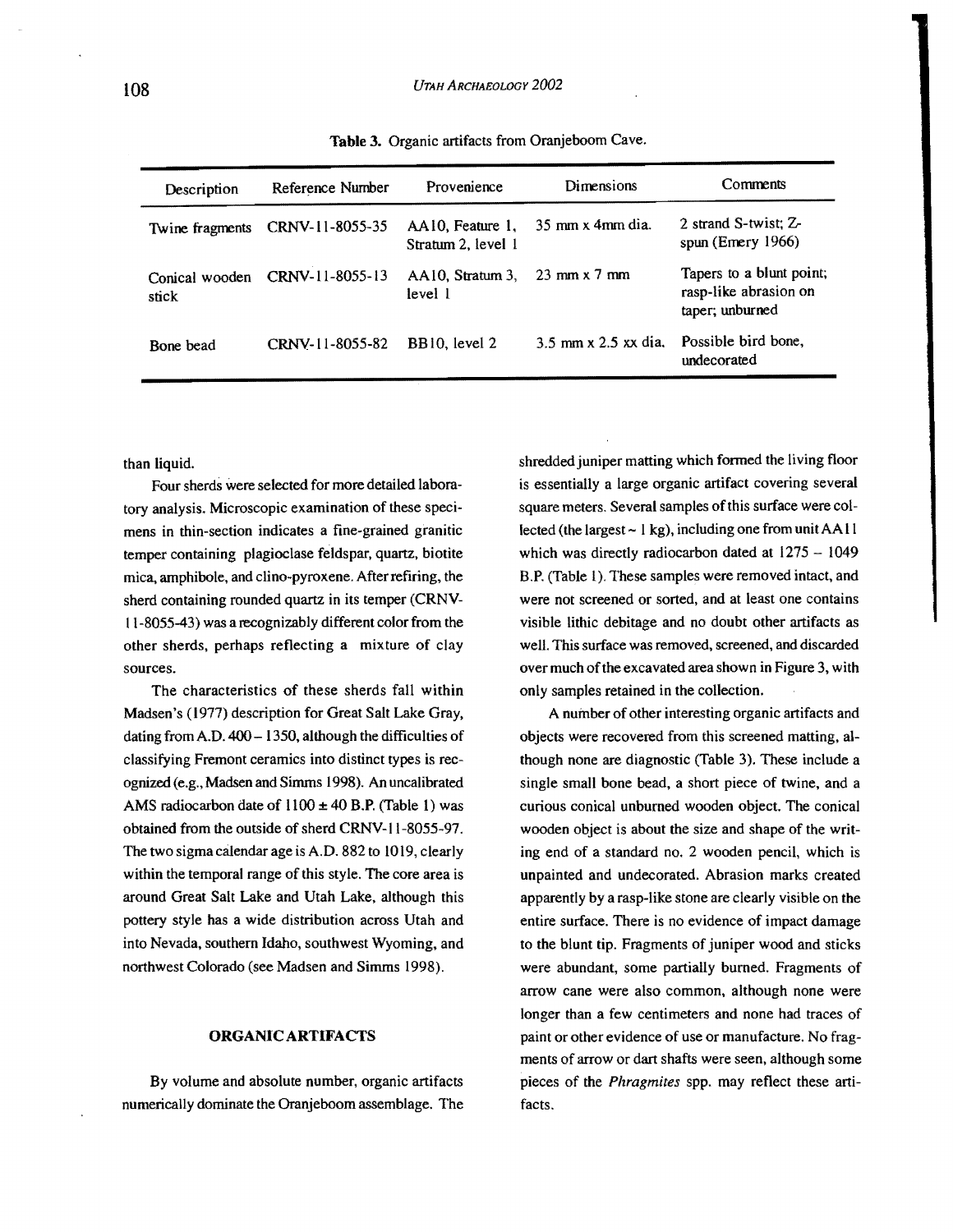# MACROBOTANICAL REMAINS

 $\bullet$   $\bullet$   $\bullet$   $\bullet$   $\bullet$   $\bullet$   $\bullet$ 

Two soil samples (comprising 4.2 liters) from the hearth and burned area found in AA11 and BB10 were sent to the Paleoethnobotany Laboratory, Institute of Archaeology of the University of California Los Angeles for analyses. The samples contained primarily charcoal and there were a few seeds (Popper and Martin 2000). Identifiable carbonized seeds include *Chenopodium* sp. (goosefoot) and *Juniperus* sp. (juniper). Other plant parts recovered include small branchlets of *Juniperus* sp., a possible *Pinus* sp. nutshell fragment, and an unknown fruit. Most of the identified wood charcoal waS *Juniperus* sp. and *Pinus* sp., with small amounts of*Artemesia* sp. cf. (sagebrush), *Rosaceae* cf. (rose family), and an unidentifiable conifer,

Most of the macrobotanical remains from Oranjeboom suggest that they were use as fuel, while the goosefoot seeds, juniper seed, and the possible pine nutshell possibly represent food items (Popper and Martin 2000). Each of the taxa recovered was locally available.

#### FAUNALREMAJNS

A total of 270 large mammal bone fragments was found in direct association with the living floor. Of these, 249 (92 percent) were unburned and 21 (8 percent) were burned. The vast majority of faunal remains (238, or 88 percent) were recovered from just six units: Z12, AA10. AAII,AAI2, BBlI, and BBI2.

Of the 270 total bones recovered, 262 (97 percent) were unidentifiable large mammal bone fragments. Some of these were from a large ungulate (elk or bison-sized), and some were from a much smaller ungulate (pronghorn, mountain sheep, or deer). The extensive breakage of these bones suggests that marrow extraction was an activity that occurred within the cave.

The eight bones identified to element are listed in Table 4, and six of them were identified as bison *(Bison*) *bison).* The bison distal first phalange fragment was thoroughly charred, while the remainder of bison bones

were unburned. No cutmarks are visible on any of the identified or unidentified specimens. The rib fragment identified as large mammal is probably bison as well. The small ungulate second phalange compares most favorably with sheep, but could not be confidently assigned to either mountain sheep *(Ovis canadensis)* or domestic sheep *(Ovis aries).* This second phalange was found near the contact zone of the upper, disturbed stratum and the living floor, and because domestic sheep have been herded in the region for some time, the bone may belong to a domestic animal carried into the cave by a carnivore.

The identification of bison in Oranjeboom Cave is a bit surprising given its location above the valley floor. The time period between approximately 1600 and 600 B.P., however, was a period of increased summer precipitation, with subsequent expansion of grassland habitats across the northern and eastern Great Basin regions (Currey and James 1982). This period also witnessed the expansion of bison populations in northeastern Nevada (Murphy and Hockett 1994; van Vuren and Deitz 1993), and the appearance of bison in many eastern Great Basin archaeological sites containing Fremont ceramics (Lupo et aI. 1994; Lupo and Schmitt 1997).

## SUMMARY AND CONCLUSION

The assemblage from Oranjeboom Cave seems to represent a small short-term occupation (perhaps even a single or very limited number of visits) that took place around 1100 - 970 B.P. by Fremont Complex (Madsen and Simms 1998) foragers. The spatially limited, prepared area indicates a small group, perhaps even a single hunter. Repair of hunting equipment seems to have been the dominant activity, as indicated by the large number of small retouch chips and the prevalence of broken (irreparable) biface fragments. Fremont cultural affiliation is suggested by the presence of a single, broken vessel of Great Salt Lake Gray ware. Botanical remains are not very revealing, suggesting mainly that pine and juniper were used as fuel. Goosefoot, juniper, and pine nutshells were also found, possibly indicative of their .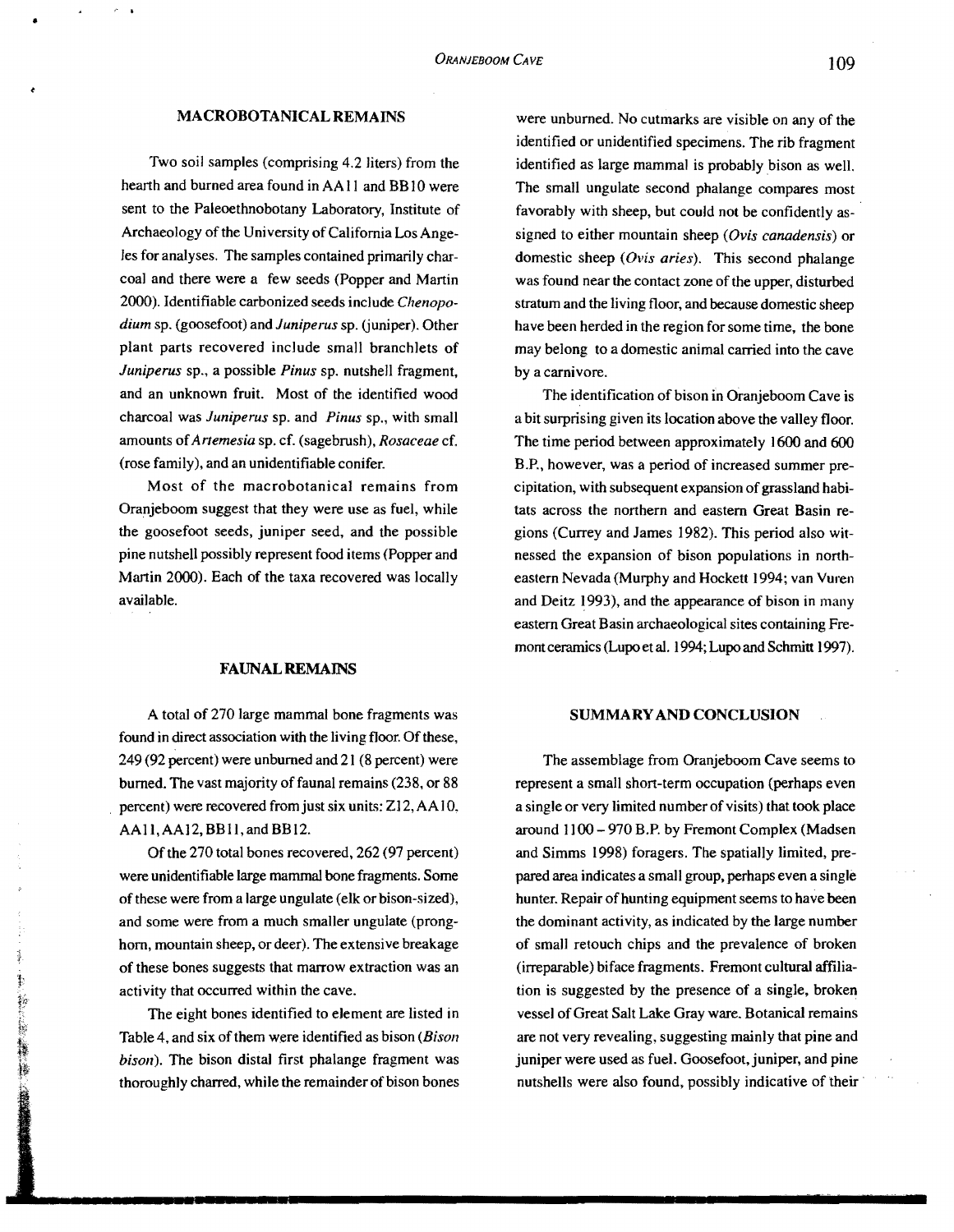| Unit        | Flement            | Identification     |  |
|-------------|--------------------|--------------------|--|
| AAII        | first phalange     | Bison bison        |  |
| AA12        | rib fragment       | <b>Bison</b> bison |  |
| AA12        | rib fragment       | Bison bison        |  |
| BB9         | sesamoid           | <b>Bison bison</b> |  |
| BB9         | rib fragment       | large mammal       |  |
| <b>BB10</b> | second<br>phalange | Rison bison        |  |
| <b>BB11</b> | second<br>phalange | small ungulate     |  |
| <b>BB12</b> | rib fragment       | Bison bison        |  |

Table 4. Faunal remains identified to element at Oranjeboom Cave

use as food.

The only large mammal bones identified to species were those of bison, and thus the partial remains of at least one bison were probably cooked and eaten in the cave. These and other large- and medium-sized mammal bones were very broken, suggesting marrow extraction. The faunal data suggest that the small hunting party consumed bulky and less calorie-rich parts of the bison carcass inside the cave (e.g., Binford 1981). Perhaps a bison was killed along the foothill slopes below the cave. The hunting party may have sought shelter inside the cave, carrying portions of the bison carcass such as ribs and lower legs to the cave to cook and consume meat and marrow. The highest meat-yielding portions of the carcass would have been consumed at the kill site or at another camp located some distance from the cave.

The data from James Creek Shelter (Elston and Budy 1990) and Scorpion Ridge (Hockett and Morgenstein 2002) suggest that the bow-and-arrow entered northeastern Nevada by at least 1200 B.P. The two sigma age range for acceptable dates from Oranjeboom Cave overlap with this date, suggesting that deposits in Oranjeboom Cave were left behind by some of the earliest bow-and-arrow wielding foragers in northeastern Nevada (Hockett and Morgenstein 2002). Additionally, Oranjeboom Cave documents that early Fremont foragers were exploiting environments west of the Bonneville Basin. These data add to the number of sites that document early occupation of the eastern and northern Great Basin regions by Fremont foragers (e.g., Henderson 2002), as the Fremont ceramics from Oranjeboom Cave pre-date the peak of Fremont sedentary villages in northern Utah and east-central Nevada (Madsen and Simms 1998).

#### REFERENCES CITED

Andrefsky, W.

1998 *Uthics: Macroscopic Approaches to Analysis.* Cambridge University Press, New York.

Binford; L. R.

1981 *Bones: Ancient Men arul Modern Myths.*  Academic Press, New York.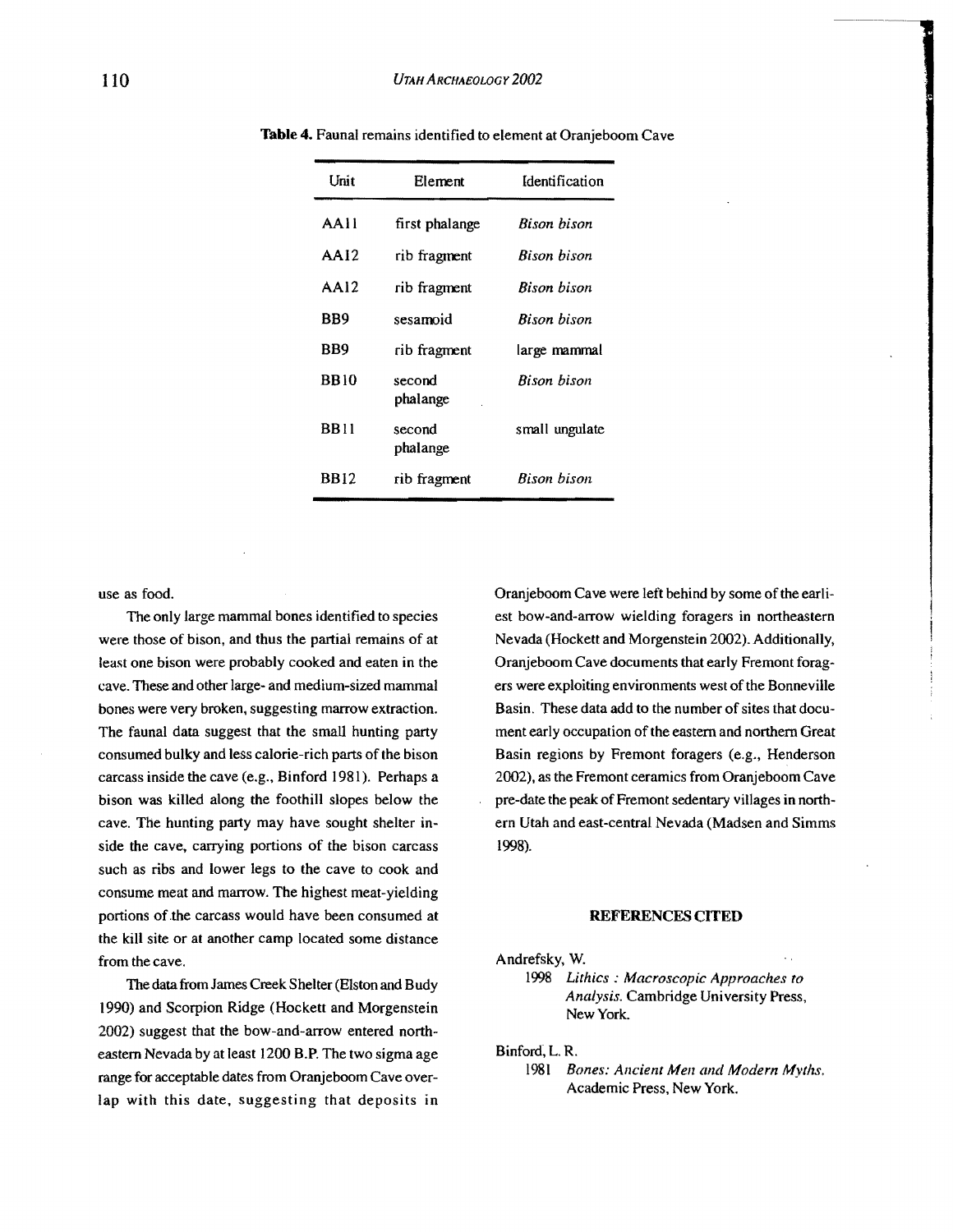## Currey, D. R. and S. R. James

]982 Paleoenvironments of the Northeastern Great Basin and Northeastern Basin Rim Region: A Review of Geological and Biological Evidence. In *Man and Environment in the Great Basin,* edited by D. B. Madsen and J. F. O'Connell, pp. 27-52. Society for American Archaeology Papers No.2. Washington, D.C.

# Currey, D. R.. C. G Oviatt, and 1. F. Czamomski

1984 Late Quaternary Geology of Lake Bonneville and Lake Waring. In *Geology of Northwest Utah, Southern Idaho and Nonheast Nevada,* pp. 227-237. Utah Geological Association Publication 13, Salt Lake City.

Elston, R. and E.E. Budy (editors)

1990 *The Archaeology of James Creek Shelter.* Anthropological Papers No. lIS. University of Utah Press, Salt Lake City.

#### Emery, I.

1966 The Primary Structures of Fabrics: An *Illustrated Classification.* The Textile Museum, Washington D.C.

#### Henderson, A.

2002 A Fremont Presence in Lincoln County, Nevada. Poster presented at 28th Great Basin Anthropological Conference, Elko,NV.

#### Hockett, B. S.

2000 Paleobiogeographic Changes at the Pleistocene-Holocene Boundary near Pintwater Cave, Southern Nevada. *Quatemary Research 53:263-269.* 

Hockett, B. S. and M. Morgenstein

2002 The Implications of 1,200 Year-old Brown Ware Pottery in the Central Great Basin. Paper presented at 28th Great Basin Anthropological Conference, Elko, NV.

Lupo, K. D., J. Brenneke, and D. N. Schmitt

1994 Great Salt Lake Faunas Revisited: New insights on Fremont and Late Prehistoric Mammalian Subsistence Strategies. Paper presented at the 24th Great Basin Anthropological Conference, Elko, NY.

Lupo, K. D. and D. N. Schmitt

- 1997 On Late Holocene Variability in Bison Populations in the Northeastern Great Basin. Journal of California and Great *Bosin Alllilropologv* 19:50-69.
- Madsen, D.B. and S.R. Simms
	- 1998 The Fremont Complex: A Behavioral Perspective. *Journal of World Prehistory*  12:255-336.

#### Madsen, R. E.

- 1977 Prehistoric Ceramics of the Fremont. Museum of Northern Arizona Ceramic Series No.6., Flagstaff.
- Mifflin, M. D. and M. M. Wheat
	- *1979 Pluvial Lakes and Estimated Pluvial Climates of Nevada*. Nevada Bureau of Mines and Geology Bulletin 94, University of Nevada, Reno.

#### Murphy, T. and B. Hockett

1994 Bison Remains from Northeastern Nevada. Paper presented at the 24th Great Basin Anthropological Conference, Elko, NY.

Popper, V.S. and S.L Martin

2000 Macrobotanical Analysis of Two Soil Samples from Oranjeboom Cave (CRNV), Goshute Mountains, Nevada. Paleoethnobotany Laboratory Institute of Archaeology, University of California, Los Angeles. Ms. on file at Desert Research Institute. Las Vegas, NY.

Rhode,D.

<sup>1998</sup> *50,000 Years of Vegetation Change in the Northeastern Great Basin: An Analysis of Packrat Middens Located on Federal Lands Administered by the Bureau of Land Management, Elko District.* Report BLMI-1837(P}, Ms. on file, Bureau of Land Management, Elko, NV.

## Rhode,D.

2000 Middle and Late Wisconsin Vegetation in the Bonneville Basin. In *LateQuaternary Paleoecology in the Bonneville Basin,*  edited by D. B. Madsen, pp. 137-147. Utah Geological Survey Bulletin 130, Salt Lake City.